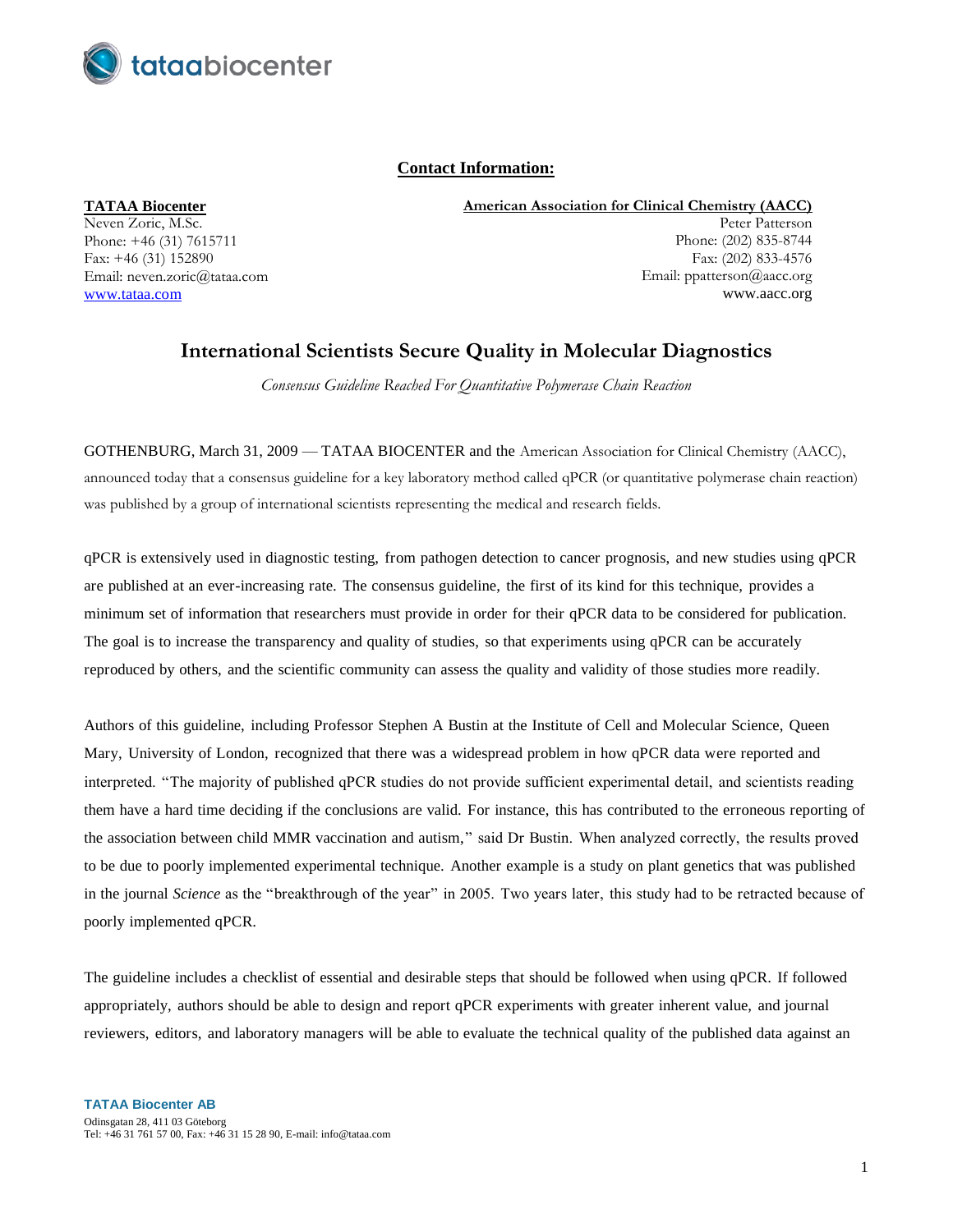

established yardstick. Most importantly, adherence to this guideline should facilitate the publication of results that will be factually reliable.

"This guideline will enhance quality and reliability of published results, thus spurring the development of new qPCR based molecular diagnostic tests." commented co-author Dr. Mikael Kubista, head of R&D at TATAA Biocenter, Sweden, and head of the gene expression laboratory at the Institute of Biotechnology, Czech Academy of Sciences.

"This guideline was created by scientists from five countries who are very knowledgeable in qPCR. The guideline should help us evaluate future qPCR studies that are submitted to our journal," remarked Dr. Nader Rifai, editor of the journal Clinical Chemistry which will publish this guideline in its April, 2009 issue. Full access to the guideline is available online at: [www.clinchem.org/cgi/content/full/55/4/611.](http://www.clinchem.org/cgi/content/full/55/4/611)

## **BACKGROUND**

# **About quantitative PCR (qPCR):**

qPCR is an extension of the polymerase chain reaction invented in 1986 by Kary Mullis, which revolutionized biological research and resulted in him receiving the 1993 Nobel Prize in Chemistry. qPCR allows accurate measurement of DNA by turning a single copy of DNA into millions of copies in less than an hour, and its simplicity has made this technique a quintessential method for scientific research, medical and forensic analysis, as well as for biodefense and food safety applications.

#### **More about the guideline and related information:**

- 1. S.A. Bustin, V. Benes, J.A. Garson, J. Hellemans, J. Huggett, M. Kubista, R. Mueller, T. Nolan, M.W. Pfaffl, G.F. Shipley, J. Vandesompele, and C.T. Wittwer, The MIQE Guidelines: Minimum Information for Publication of Quantitative Real-Time PCR Experiments. *Clinical Chemistry* 55 (2009) 609-620. http://www.clinchem.org/cgi/content/full/55/4/611 (full text)
- 2. <http://www.rdml.org/miqe/>
- 3. Minimum Information for Biological and Biomedical Investigations [\(www.mibbi.org\)](http://www.mibbi.org/)

### **About AACC:**

The American Association for Clinical Chemistry (AACC) is a leading professional society dedicated to improving healthcare through laboratory medicine. Its over 9,000 members are clinical laboratory professionals, physicians, research scientists, and others involved in developing tests and directing laboratory operations. AACC brings this community together with programs